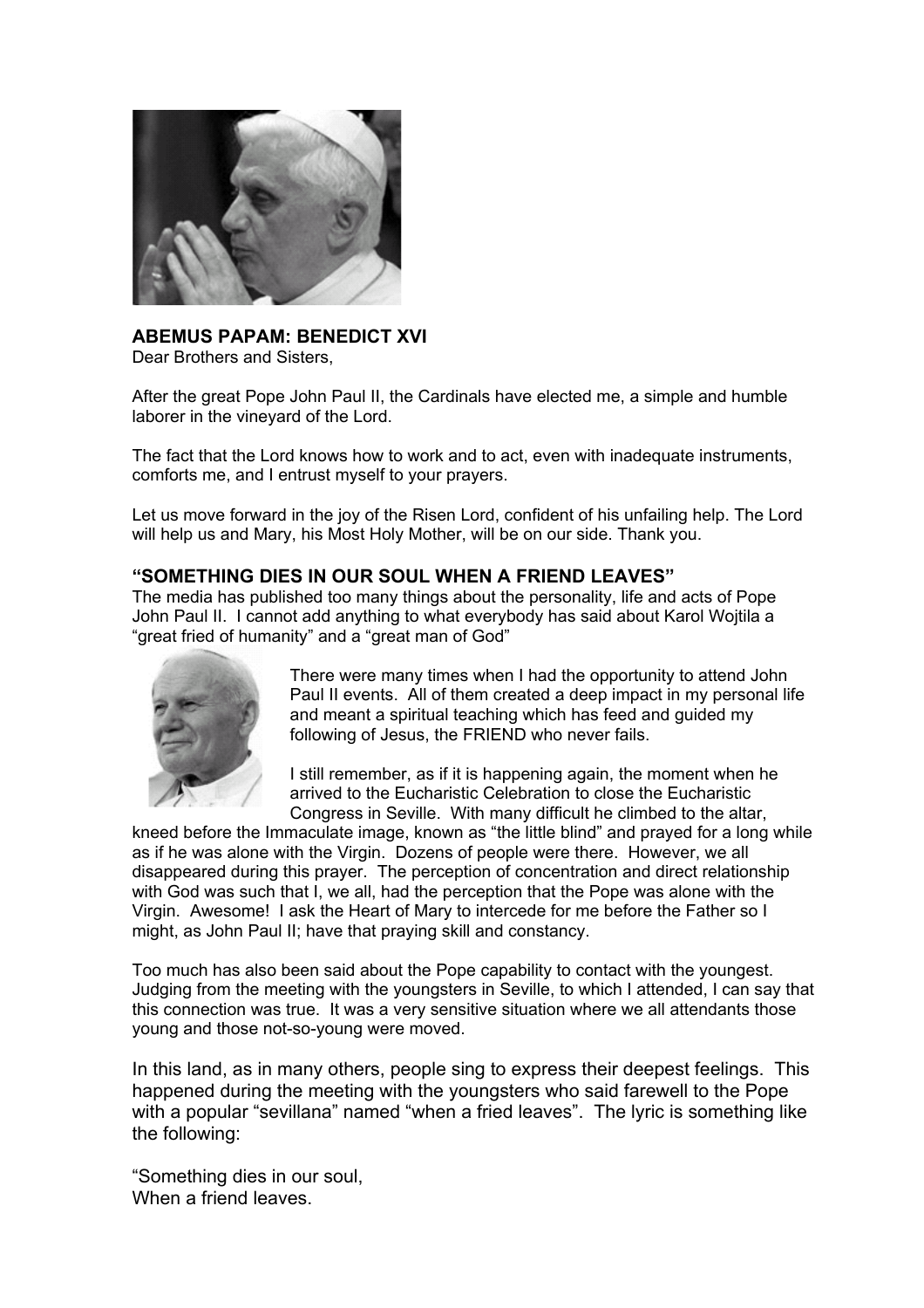When a friend leaves, Something dies in our soul And it cannot be acknowledged.

Please, don't leave, Please don't leave, Please don't leave, Because even my guitar, Cries when says good-by

This was true, the Pope left us. We all experienced the feeling that a part of us was leaving.

Now, John Paul II has definitely left us. He passed to the promised life after being a great pope. I heard again the same "sevillana" in the Seville cathedral during the Eucharistic Celebration to pray for him. At the celebration's end the cathedral organ played "when a friend leaves". Now, writing this article I am still touched and crying. Carol, our friend just left. He is now the Father, taking care of us all.

And after the great John Paul II personality, the Holy Ghost sent Benedict XVI to His Church. The media has highlighted the controversial issues faced by the Pope when he was responsible for the Congregation for Faith and Doctrine. His human sides, his great intellectual capacity, his deep love and service for the Church, and his commitment to pursue the Vatican II reforms have not been recognized. He, who wanted to get off the "world noise" and go back to his homeland for a study and praying retirement, was given a heavy load. We must thank the Pope for his willingness to accept to carry this load. And we should pray for him to keep the pace with this overwhelming task.

Some pieces of the new Pope's thinking attract me. Talking about the lays the Cardinal says on a media interview "the lays theology must be rethought from a very realistic standpoint. The main idea should be not to convert the lays into priests. The point is to find how the Christian can cooperate to bring the Gospel to ferment the world"

Do we agree with Cardinal Ratzinger on saying that the period of lays wrongly acting as priest is over? There is no return to that period if we want to live our ecclesial history with loyalty to what Jesus and His first followers instilled. That is being light and leaven to the world.

At the same time we must avoid the pendulum law. Meaning we do not have to move all the way around and bring some exaggerated laicism. This would turn our mature autonomy in an immature attitude of vanity.

The Lay Claretians Movement allows us to be loyal when God calls to render an evangelization service. How important is for us to actually believe this! The world strives to receive the Father's good news as revealed by Jesus Christ. We can preach with our testimony of life. The world is calling for unity. Our living as pure, clean, constructive families is our responsibility to the world.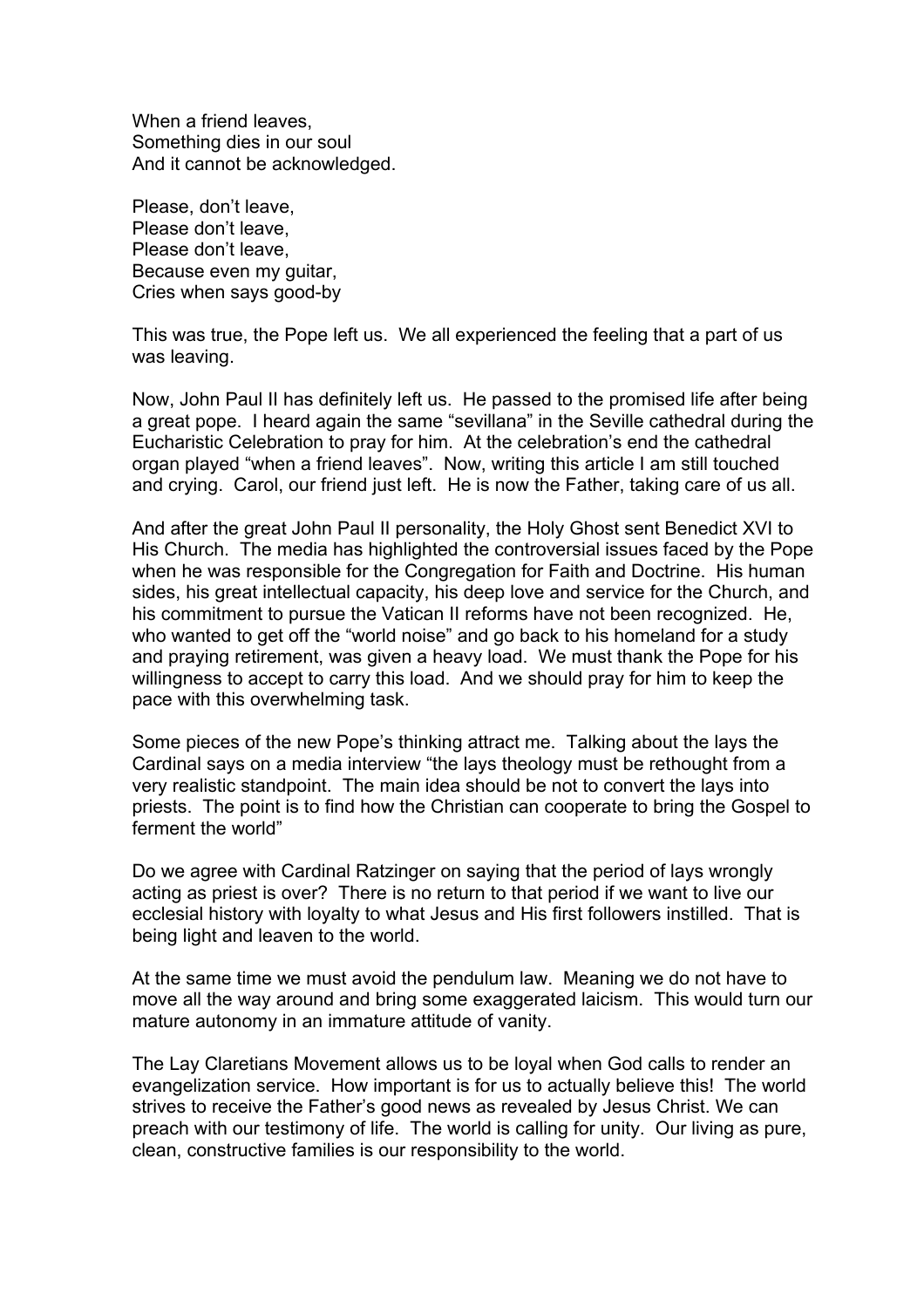Finally, as in many previous occasions I have asked you I request you to reflect on the fact that THE LAY CLARETIANS MOVEMENT IS A BEATIFUL GIFT FROM GOD but it needs each and everyone of us.

Cristina Martinez Secretary General, Lay Claretians Movement

# **THE POPE, A UNITY SYMBOL**

At the entrance of the St. Peter Basilica there is a Bernini paint showing the moment when Jesus delivered the Kingdom keys to St. Peter. This is the starting moment of the Peter's, the first apostle, and his successors' ministry divine institution to the Rome chair. Rome was the place of Peter's martyrdom and ultimate testimony.

Because of a Jesus institutional willingness act Peter and his successors are the tool used by the Holy Ghost to establish the unity in the Church. This was proclaimed by the Vatican II Council by affirming that "The Roman Pontiff, as the successor of Peter, is the perpetual and visible source and foundation of the unity both of the bishops and of the whole company of the faithful".

Peter was elected as the "rock" on which the Church was built (Mathew 16, 18) and the tool used by the Holy Ghost to gather the Church of God in unity. Peter receives the mandate from Jesus Christ to convert his brothers and sisters on the faith (Luke 22, 32). As a tool of the Holy Ghost, the successor of Peter, now and ever, confirms the Christians in unity. This is the true we proclaim in the Creed when we way the Church is "one".

When talking about Peter we cannot ignore other scene showing Peter grabbing the Jesus' hand to avoid sinking in the deep of the sea. Peter experienced his nature's inconsistency and trusted his Savior. The unity is not possible if we do not grab the Savior's hand. Humbly, Peter and his successors invite us to trust on the Master's strength to save us all. The unity of the Church rests on those hands which stretched to reach Jesus in a trust and surrendering gesture. On the Benedict XVI, the new Pope's coat we see the tied keys. These are the symbol of unity, the perfect tie, the call to all Christians, including the Pope, to tie and not to untie, to summon and not to condemn.

The Gospel and the Eucharistic celebration are the preferred paths to reach the unity. And these are the ministries where the Peter's successors are strengthened and accompanied by the other members of the Church. Without this accompaniment the ministry would have no voice and no food. Hence, it would be a lifeless ministry.

The Lays are among those other members of the Church. The "whole company of the faithful", as they were addressed by the Vatican II Council, who live and experience in the world the deep sense of the Gospel and the Bread. They do not feel as owners of those Gospel and Bread. Instead, they feel themselves as the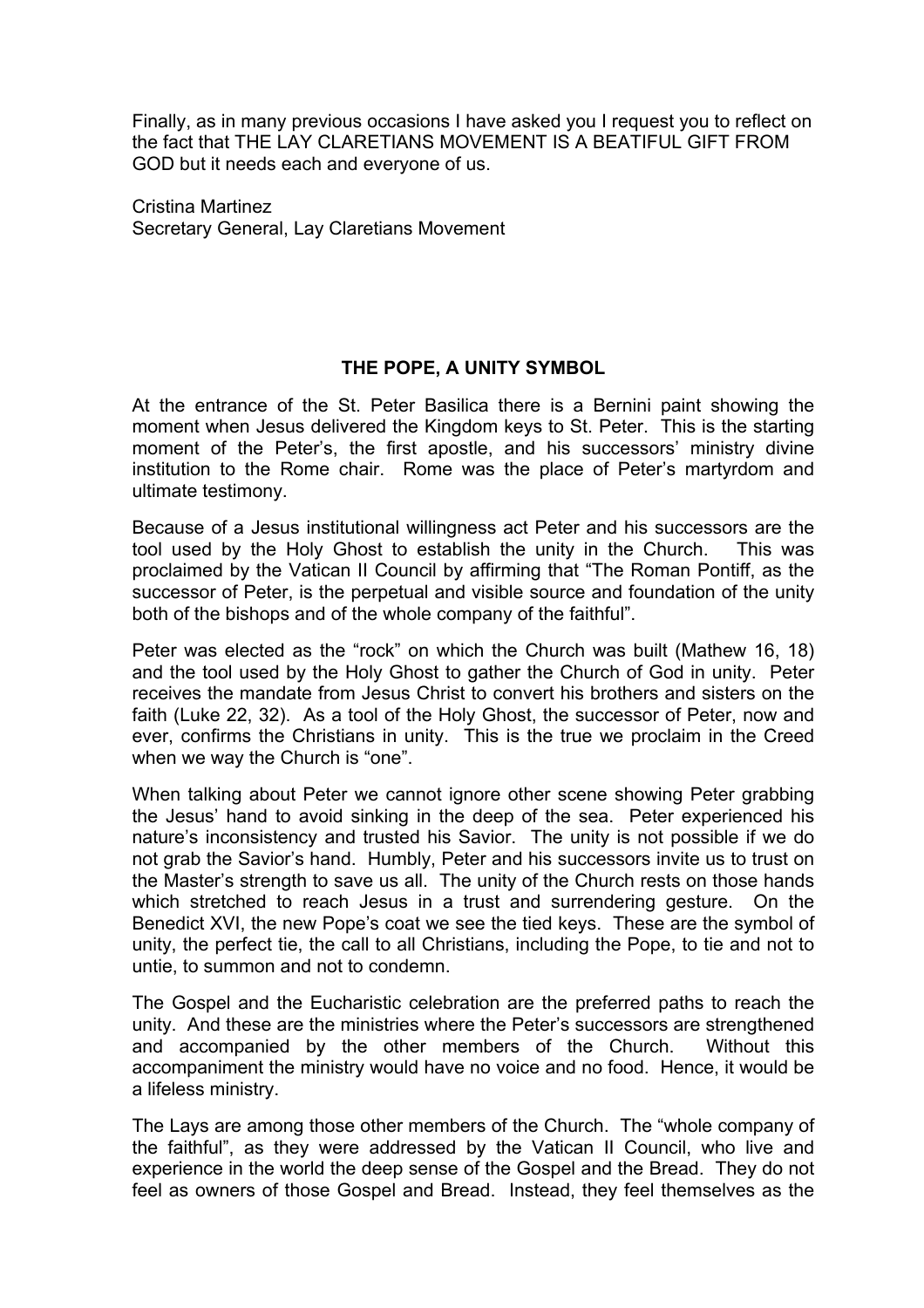managers. To serve the Gospel and to serve the Bread is the major contribution of all and every Christians, starting from the Pope to the newly baptized, to the Church unity. That unity expressed by Paul to the Galatians according to which there is no Jews or Greeks, free men or slaves, men or women. The plurality has been adjourned. Everybody has been taken on the unity of Christ (Gal 3, 28). That would be a beautiful image of the successor of Peter. Everybody, anywhere in the world, any heritage, any political or social environment, all and everybody acknowledge the fact of being united by the Pope's ministry.

Vicente Sanz, cmf

# **THE LAITY IN THE CHURCH DOCUMENTS**

You are the leaven to ferment the dough.

"There (within the world) they are called by God that, being led by the spirit to the Gospel, they may contribute to the sanctification of the world, as from within like leaven, by fulfilling their own particular duties. Thus, especially by the witness of their life, resplendent in faith, hope and charity" (Second Vatican Council, LG 31)

 "The images taken from the gospel of salt, light and leaven, although indiscriminately applicable to all Jesus' disciples, are specifically applied to the lay faithful. They are particularly meaningful images because they speak not only of the deep involvement and the full participation of the lay faithful in the affairs of the earth, the world and the human community, but also and above all, they tell of the radical newness and unique character of an involvement and participation which has as its purpose the spreading of the Gospel that brings salvation." (John Paul II, Christifideles Laici 15).

"As full sharers in the Church's mission in the world, they are called to testify that the Christian faith constitutes the only complete response to the questions which life sets before every individual and every society, and they are able to imbue the world with the values of the Kingdom of God, the promise and guarantee of a hope which does not disappoint." (John Paul II, Ecclesia in Europa 41).

"All are called to "proclaim" Jesus and their faith in him in every situation; to "draw" others to the faith through models of personal, family, professional and community life which reflect the Gospel; "to radiate" joy, love and hope, so that many people, seeing our good works, will give glory to our Father in heaven (cf. Mt 5:16) and be won over; to become "a leaven" transforming and enlivening from within every expression of culture." (John Paul II, Ecclesia in Europa 48).

# **THE MISSION OF THE LAY CLARETIANS IN TODAY'S WORLD (Family and the Youth. Commentary No. 6)**

The family is the space where we lays can apply the missionary service to the Gospel. A word made from testimony to light, to guide and to produce the life around us. This article intends to remind the challenges around family and youth included in the final document of our last Assembly General.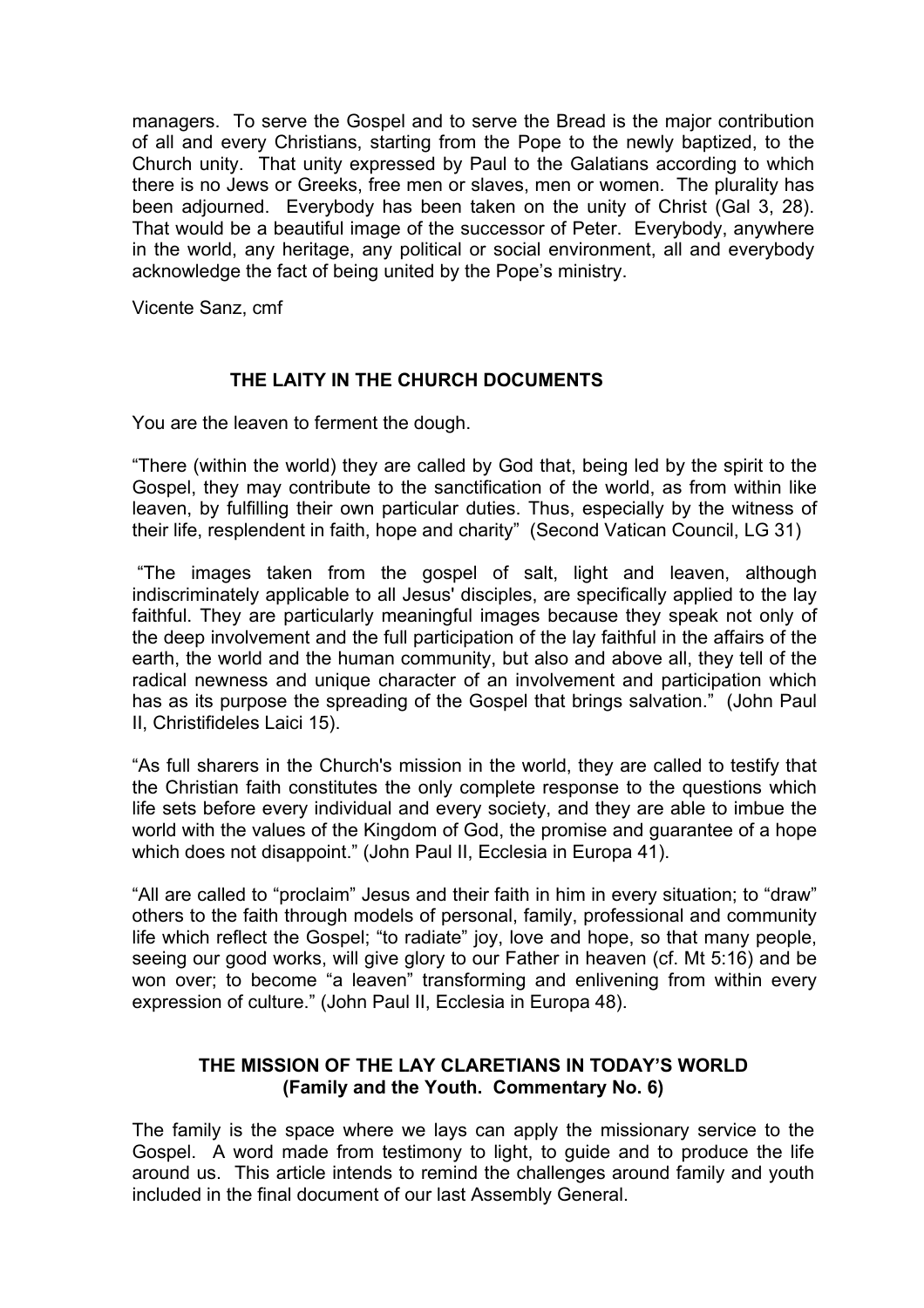"It is becoming more obvious in our societies the change in the family traditional structure and the forthcoming of new family structures and realities due to the newest social and cultural changes. We also confirm the impact of globalization on the youth evidenced on the difficulty to define their future and location within the society.

We ask ourselves how to face these challenges and how to walk with the youth through this new family reality. We need to take advantage of all available space to convert the family into an integrator mean to produce new relationships in line with Kingdom." (No. 7)

"The generation gaps are becoming beeper. The new family models and problems require proper pastoral responses. The youth are still idealistic and restless and have their ways to protest. These ways need understanding, accompaniment and support from adults.

We question ourselves on our capability to get together with the youth and how to open to their reality, welcome their ideals, and become a reference point to them, based on our integrity" (No. 14).

The Lay Claretians groups and communities living within the different cultural and geographic realities need to discern how they can ferment the Gospel from and to the families and to determine how to open a dialogue to convey the faith experience and Christian values to the youth. To do this we need to stay open to the newest symbols of current time and consider the local church's pastoral responses and at the same time we must involve in those reflections on family and youth issues presented by the Claretian Family or other church and social forums.

#### Why the family is important?

The family is a cultural building common to all humanity. It is related to the blood line and provides a care, protective, loving environment to ensure the human being sustainable growing. It is a traditional institutional which started before the Christians and also exists in non-Christian countries. It is the society essential cell and it allows the species perpetuation and the cultural transmission. The religious side inherent to any person influences the family and the people's cultural settings.

#### The Bible and the family

The family existed since the beginning of humanity. As a human made institution is limited and sinful. God created the human being at His image but we are still limited, sinful creatures with trend to selfishness and monopoly.

The Bible records oppressive and salvation situations related to family. God asked Cain about his brother Abel (cf Gn 8, 8-16). Behind the sacrifice of Isaac (Gn 11, 1-13) we are aware that God does not want Abraham to sacrifice his first son although this was usual at the time. God disapproves David's order to murder Urias to marry Betsabe. (cf 2 Samuel 11.12)

Fidelity between spouses is stressed. It is even used as an example of God's (the husband) fidelity to His people (the wife) and how the people are expected to respond. The Apocalypse refreshes the spouse fidelity issue. The Lamb's (Christ)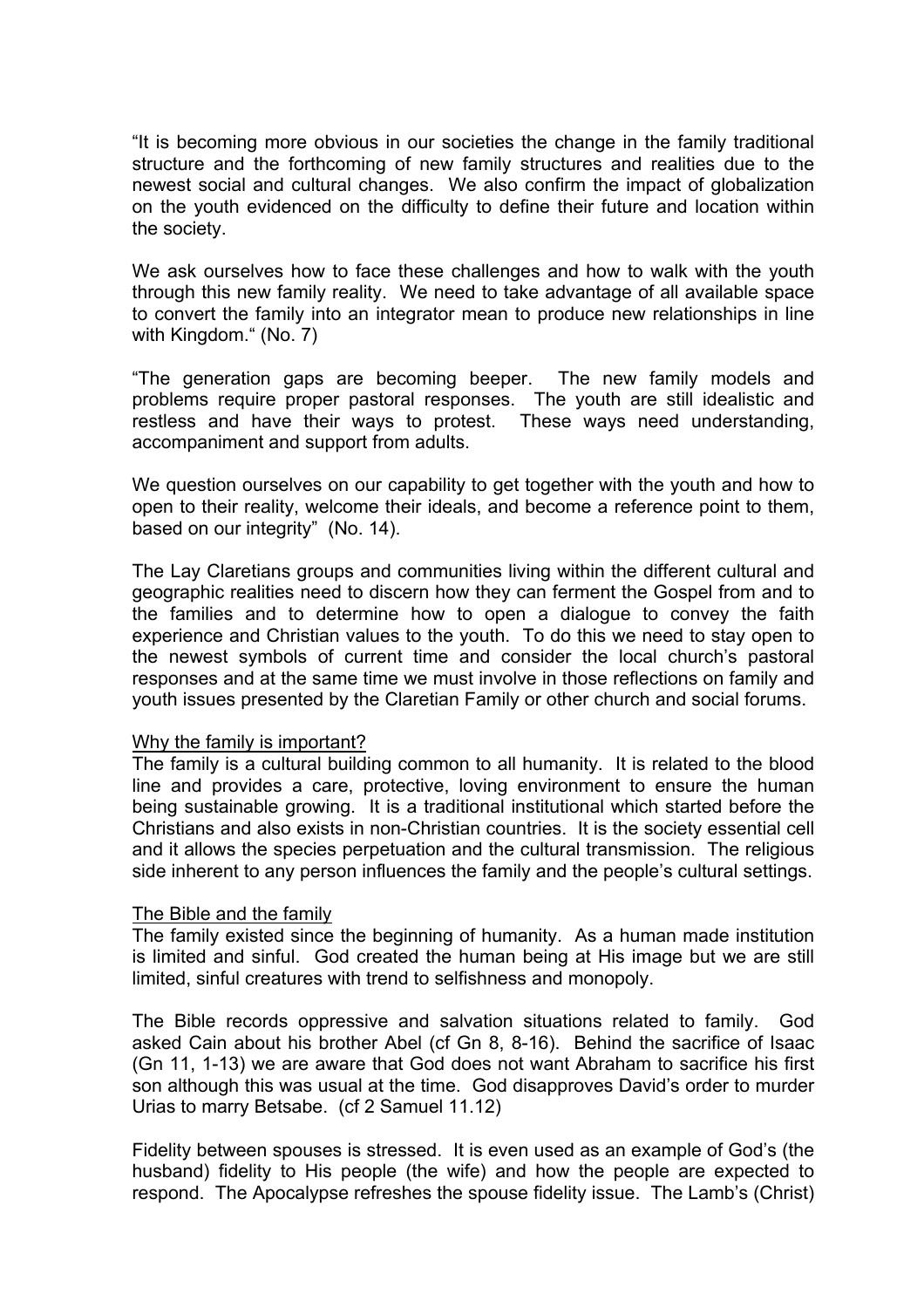wedding to the bride (the New Jerusalem, the Church) will happen at the end of time when He comes again (cf. Ap 21; 22, 17-20)



Jesus was not understood by his relatives (cf. Mk. 3, 21; 6, 4; Luke 2, 41-50). Jesus states that His relatives go beyond the blood line (cf Mt. 12, 46-50; Mk. 3, 31-35, Luke 8, 19-21). When somebody praises His mother Jesus goes beyond the biological motherhood and calls her happy because she listens to the Gospel and complies with it (cf. Luke 11, 27- 28). However, Jesus takes care of His mother, Mary, up to the end (cf. John 19, 25- 27)

Jesus requires leaving our family to follow Him (cf. Mt 8, 21-22; Luke 9. 59-62). These words need to read in the context of the first Christians called to leave their families to follow Jesus. This happens when a person from a different religion or coming from a non-believer environment decides to follow Jesus.

When facing a family seeking privileges from following Him Jesus states that following Him is based on service (cf. Mt. 20, 20-28; Mk. 10. 35-45). God created us to be happy by means of love and gift to the others. Also in marriage which is a gift. That is the reason for Jesus to reject disavowing the women for any reason (cf. Mt. 19, 3, 11). According to the Jewish tradition the husband had the right to dismiss his wife for any reason. Even if he did not like how she cooked. It is also rejected the woman to divorce her husband as happened in the Roman society (Cf. Lk. 10, 2-12).

## Some family structure change factors

The comments to the Lay Claretians Guide Book include a family analysis and how it influences the post modern society individualism and the life in the communication era. The family relationships are more often functional and of coexistence and less of living together. There are some achievements like reducing the man's domination and a fair distribution of tasks inside and outside home. However, side by side with those families lying on religious marriage are those with a civil marriage or just living together, the remade families, the homosexual couples claiming their right to be considered as families, and those just thinking in temporary couples. The couple union based on marriage is now very fragile. The married couples are less willing to manage discrepancies and personal conflicts. Sinking of the traditional family which transmitted the religion is one of the major reasons on the faith crises (cf. Vidales, A "Comments to the Lay Claretians Guide Book" 2003. 165-166).

## The Youth

The comments include some very general facts on the youth. The youth as sons and daughters of the post modern society do not follow great dreams or projects. They just live the present time. Individualism wipes the solidarity. The individual freedom does not leave room for the others and drive to reject the major institutions as the Church, and their rule and practices which seem rigid and boring. Although some youth show social concerns they do not commit to act on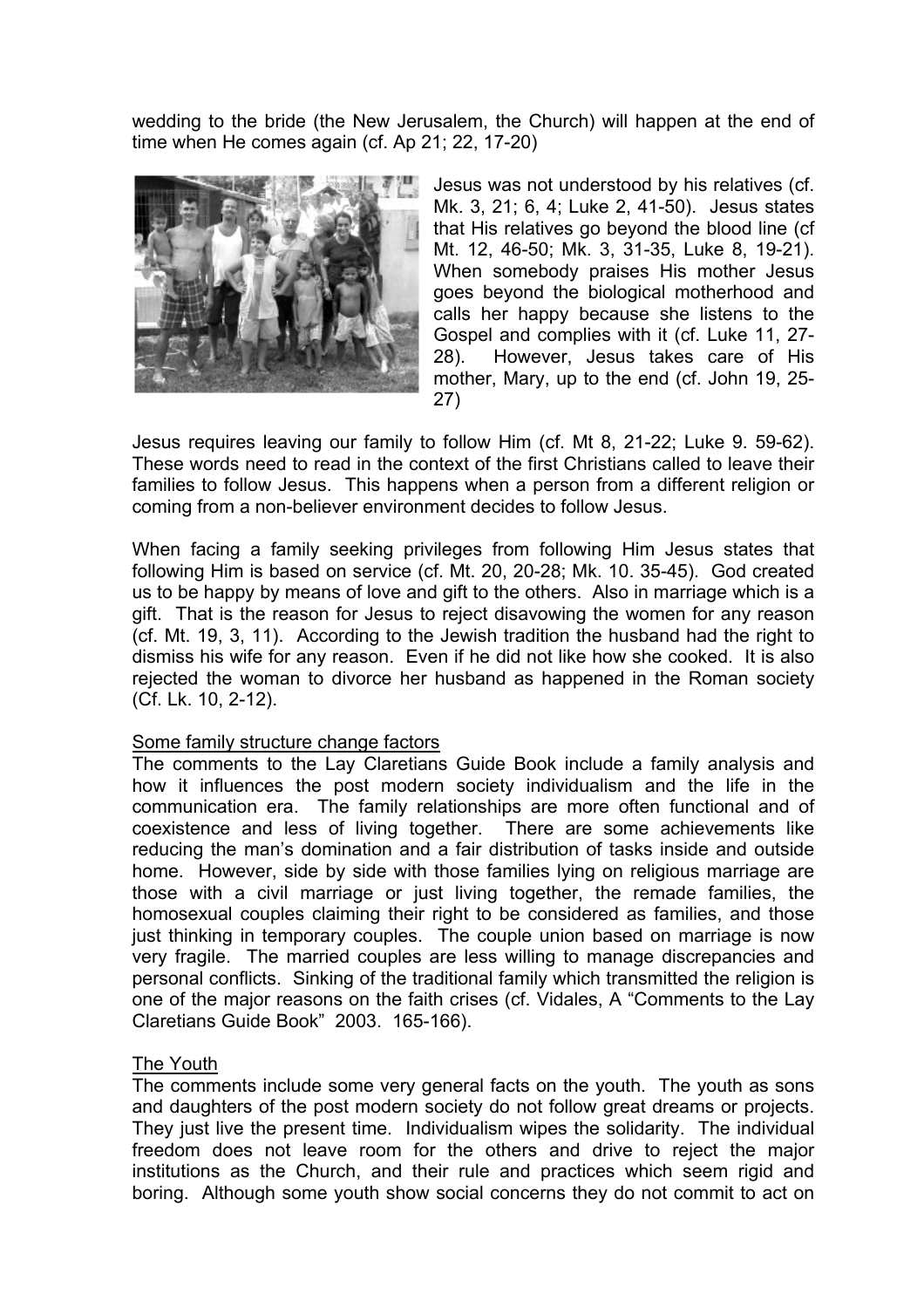that field. The religious practices are decreasing. A majority believe in reincarnation and not in resurrection among those who confess that they are Catholics. It must be said that not only the youth have gone away from the Church. The Church has also moved away from the youth and their world. (cf. Vidales, A "Comments to the Lay Claretians Guide Book" 2003. 166-167).

#### Other family and youth issues

In some Latin American countries poor sectors there are other issues regarding family and youth. The income inequity, migration from country to the cities looking for best services and labor opportunities creates large poor populations in the cities. Families stack in a few square meters. There is no privacy. The children live on the street and the parents, more often only the mother, seek something to survive. The children cannot attend the school and need to seek an informal job to contribute to the home income to survive. In a corner is the TV set relating them with new model of family and western youth.

Within that environment there is an increase of youth groups who after leaving their homes group together in gangs, bands or "maras". In those groups the youth feel they are accepted, supported and respected and to some extent these groups become their family. Only in some cases these groups involve in criminal activities magnified by the media. Most of these groups are peaceful and their members are willing to get together in social, cultural, educational, sports, self employment and other activities.

## The Church's teaching

The divorce, abortion, contraception, embryo use to assisted reproductive technique, and use of embryo cells for scientific investigation are controversial current issues on those societies with a strong Christian tradition. The Catholic teaching considers the marriage and the sons as a gift from God. Also, that the spouses love is a mutual and total give and donation open to procreation, that the responsible parenthood is a must, and that the embryo is a person since the conception. Some local Churches hold family pastoral committees and bio ethical committees to provide information on these issues.

## The Lay Claretian and the family

It is evident that marriage-based traditional family is in a crisis and often destroyed, but it still is the "basic unit of society, the natural, emotional, economic, and material support frame to promote the person's growth and the essential means to keep and transfer values and the privileged environment to form and motivate all its members" (Berzosa, R. "Evangelizar en una nueva cultura", Madrid 1998, 144).

The Comments to the Guidebook (pages 182 and 183) say the Christian family is an image of the Trinity, the first family. It is also a sign of the love of Christ to the Church. Based on a sacrament the family is specially a home church and a place to meet with God. It is a place to convey the faith and a start point to start following Christ. The family is also the place where the evangelic values are lived and transmitted and it is the first school to learn the social virtues.

The family is the institution with major influence in forming new and integral people and to raise a fraternal society. **Thus, it is urgent to promote a family model**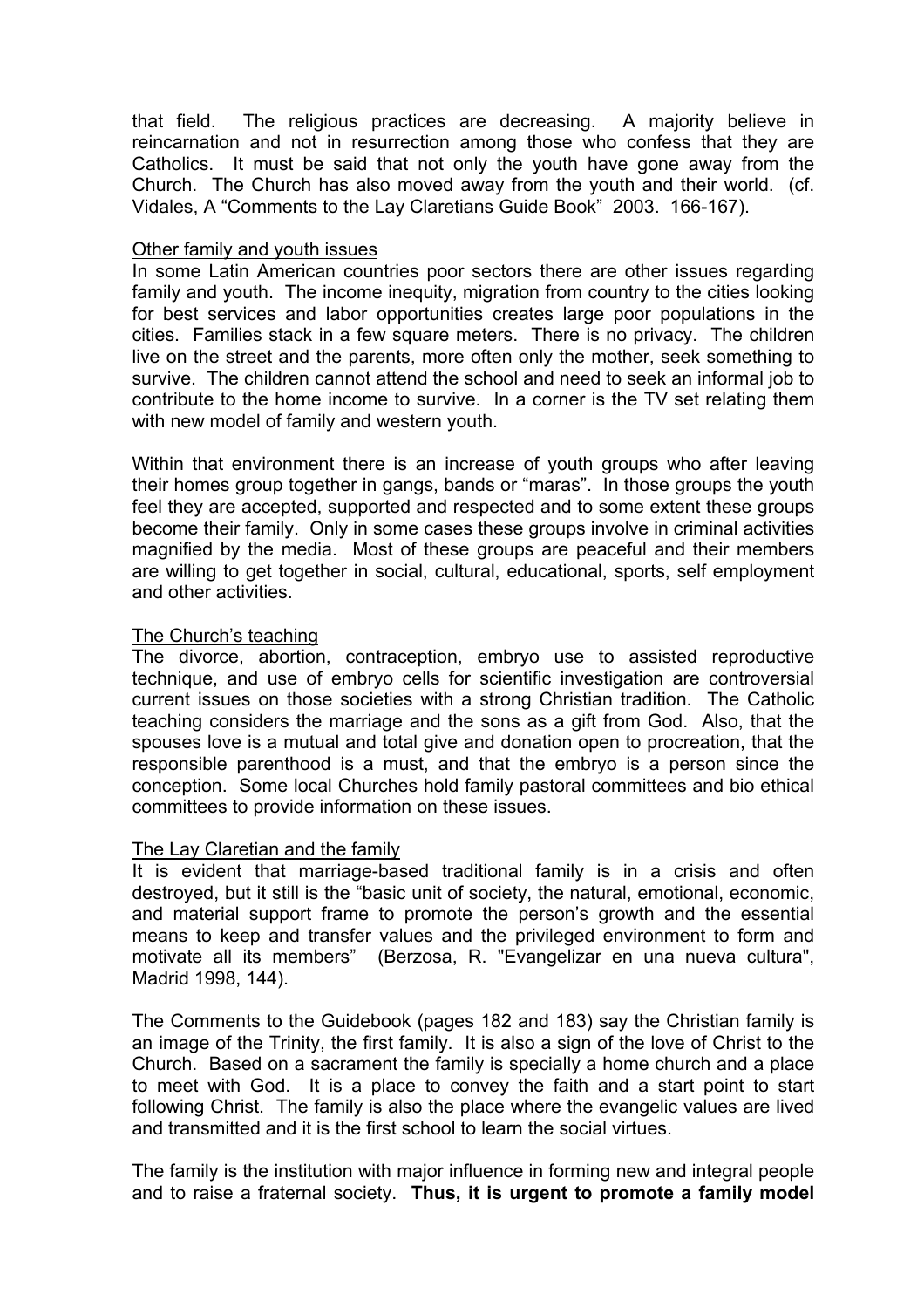based on being a community of people who are different but have the same dignity and rights, a shared life project, the same values, follow an unsophisticated, austere, integral, generous lifestyle, not responding to the social consuming trend. The parents in the family should convey ideals and ethic values to their relationship, not only based on their word, but on their living. This model of family should be open to support the growth of other people, other families and the society as a whole.

Within this frame it will be easier to understand and implement the evangelistic actions proposed by our VI General Assembly document (No. 31) related to the family and youth status.

- To live the Christian values in our families and to form our children on those values getting the values from the youth and adapting ourselves to their speech and expressions.
- To keep a balance between the family responsibilities and the church commitments.
- To commit ourselves in family pastoral activities identifying the new family models and applying the pastoral proposals to respond to those challenges.
- To promote punctual commitments on supporting the youth pastoral activities among the Lay Claretians movement members.

Milagros Vicente Lasheras

## **NEWS FROM THE MOVEMENT**

XI Assembly of the Brazil and Paraguay Region

From April 21 through 23, 2005 in Araçatuba, Brazil, met the XI Regional Assembly.

The formation topic presented was "The spirituality of our sources to bring life to everybody"



During the assembly Fr. Marcos Loro, cmf, in charge of the apostolic activities in the Brazilian Claretian Mission in South Brazil presented a plan to work with lays in the parishes. This plan will be submitted to the provincial authorities for approval.

The new Regional Council is: Coordination: Cloris Silva (Araçatuba) Economy: Maria Baldin Casarin (Londrina) Religious Advisor: Fr. Eugênio Pessato, cmf

## **THE ANTONIO AND ELO WEDDING**

On May 14 at the San Gabriel de Loja parish Antonio M. Caro (in charge of the Betica Regional Council coordination) and Elo Ramos, also a Lay Claretian became married.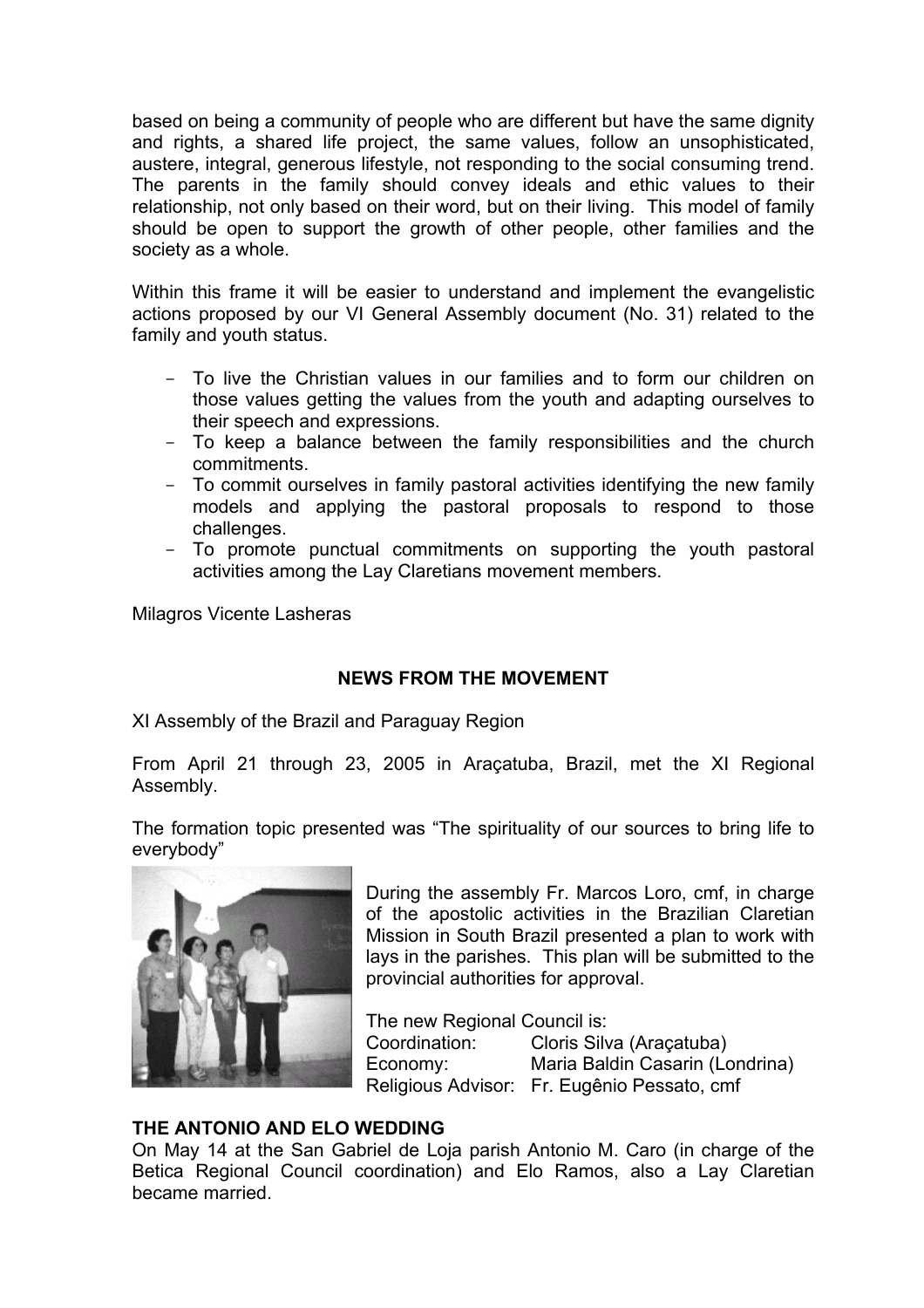This has been one of those "different" weddings. And I guess this is not only for me. Many of us lived the wedding with our "hearts on our hands" and plenty of tears. These were a result of our emotions which came from many situations.

First of all, two beloved people in the middle of very difficult situations and following a very long time seeing each other take this important step and the thousand of problems, most of them resulting from their evangelic steps and their working for others. However, both of them received the blessing of God to start a community based on their love to transmit a sign of His presence among us.

Then the absence of Concha, Antonio's mother who died some months ago… her memory made the celebration a very special one. Antonio's sister, also a Lay Claretian and married to the economy director was the maid of honor and ensured everything was as her mother would like. Angel, Antonio's father, was there communicating his hope and faith. Antonio and Elo said some very special words for his mother and father. This was like a "hurricane" of faith, hope and gratitude. This was a very "Lay Claretians" wedding not only because Antonio is responsible for the coordination of the Betica Region. The Lay Claretian Movement was very well represented. Starting with the groom and bride's community (Sinai, Loja) and the Lay Claretians from many communities, Antonio Sanjuan (responsible for the missionaries) and Juan Carlos Monroy (former religious advisor and close friend to of the movement's in Betica). Many references to the Lay Claretians Movement were made during the mass. Antonio Sanjuan informed that their engagement started in one of the community activities, the Fair for Humahuaca, which is still ongoing.

The mass (coordinated by the Sinai community) was very intense. The wedding of Antonio and Elo was a delivery of the Kingdom to everyone. A Kingdom of love, encounter and donation…

God bless them.

Luis Rodríguez Huertas

#### **WENT TO THE FATHER**

+ On March 25 died in Oviedo (Spain) **D. Jesus Vidales,** brother of Fr. Antonio Vidales, cmf. Jesus and his wife Abelina attended a group of Lay Claretians in Oviedo in 1983. This group disappeared. The Vidaleses attended several Lay Claretians reunions in Oviedo and Zaragoza before the start of the Northern Region. We present our condolences to Abelina and Fr. Antonio Vidales.

+ We report the departure of two very important coordinators **Hermelinda Fogliato and Elena de Rossi** founders of the Argentina and Uruguay Region.

This sad news communicated on May 9 by Mirta, current Regional Coordinator of the Argentina and Uruguay Region touched our hearts. We knew of these two sisters who started the movement in Argentina continued working and serviced other regions. Hermelinda attended some assemblies and was known by Lay Claretians from other regions.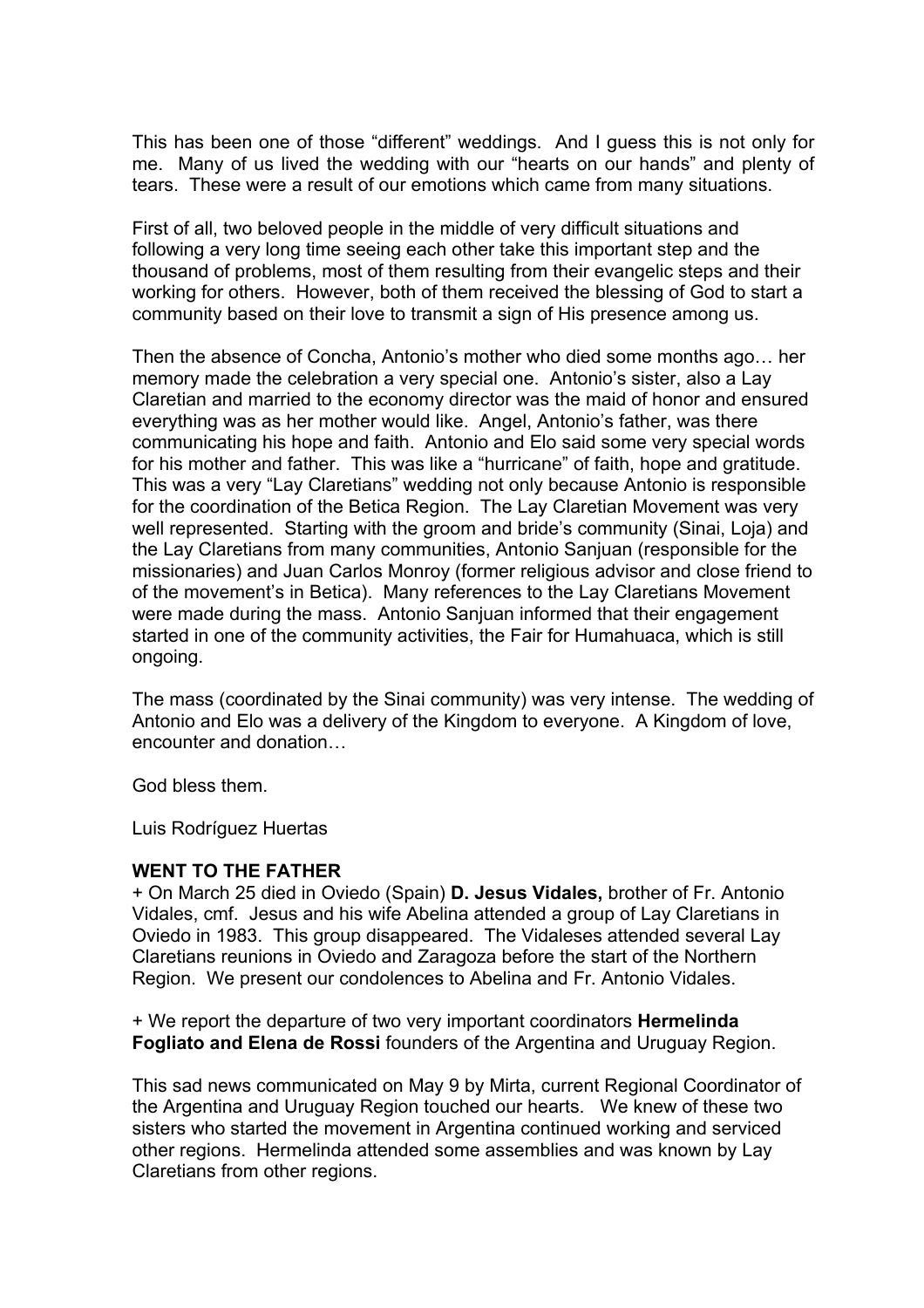The movement has its own path and those lay for whom it made sense, and loved it and were a part of it are arriving in the Father's home. We hope that all of them will ask the Father to raise vocations to help us respond to our mission.

# **Fr. Guillermo Almada, cmf died in Cordoba, Argentina**

+ Suddenly on May 22, 2005 Fr. Guillermo left to the Father's house. Fr. Guillermo was very special for the Lay Claretian Movement because he always supported our mission. He was religious advisor to all communities where he worked as a priest. When he was pastor in Burruyacú, Tucumán, he instilled the mission spirit and his Claretian charisma to some youth and adults to start the Lay Claretian Community in Burrucacú. This community still works in spilling the Gospel in several little villages. He always attended the assemblies and reunions. We keep his memory as a patient man open to new friends, living according to the Gospel, with a deep vocation to serve and a contagious devotion to our Holy Mother. His spirituality calls us to keep walking toward the Kingdom as St. Anthony Maria Claret did.

Happy reunion with the Father, father Guillermo!

# **NEWS FROM THE GROUPS AND COMMUNITIES**

**COMMUNITY EGUNSENTIA** (Northern Spain Region)

Due to the conclusions from the General Assembly we decided to review and revise our Community Project.



While deeply reviewing the project some points came to our attention. We did not pay attention to them before, but we found out the need to focus. For example to define the family models which are acceptable for the movement (and the Church) and those models which are not (e.g., children adoption by homosexual couples, senior adults artificial pregnancy, …). Also, facing the fact that there are

many negative values within the youth or finding out that we do not have to cooperate with anti-Catholic organizations despite how critic they are with conservatism or globalization.

(Picture of the Egunsentia community)

# **The Lay Claretian community Bereshit from Bilbao (Spain) cooperates with the Northern Potosi (Bolivia) mission**

From the Northern Potosi (Bolivia) Claretian mission the community received the request to support a native young who wished to become a teacher. The needed amount (2000  $\epsilon$  per year) was beyond the community financial capacity. However, they understood how important this project was for the indigenous communities' future. The Bereshit community members accepted the challenge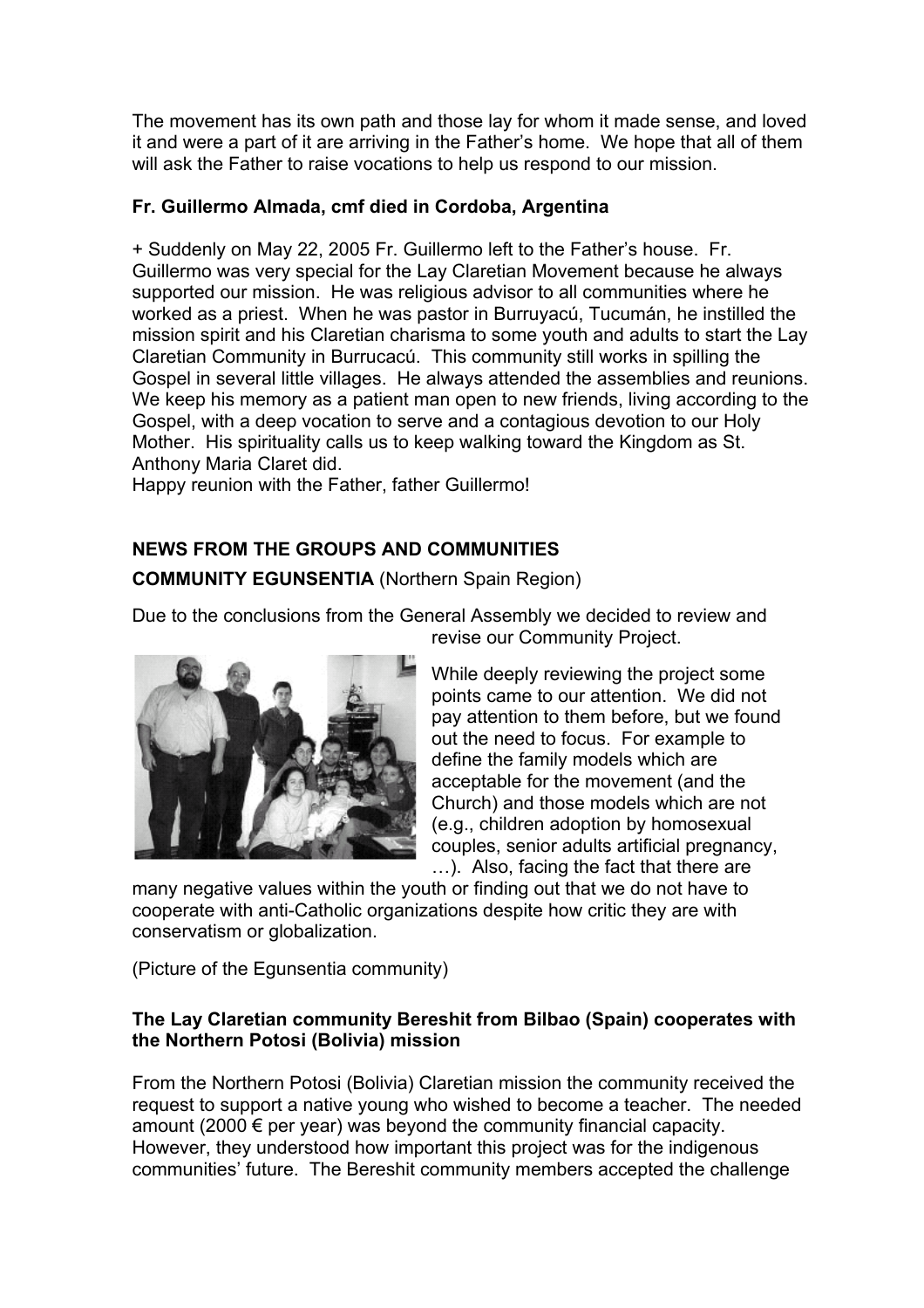and requested support from the whole parish community and started to raise the funds and deliver them to the mission.

At the end of the Saturday and Sunday masses they explained the idea and asked the Christian community members to give a personal contribution of 100  $\epsilon$  to be paid in 10 installments during the year. Hence, the support of 20 people was needed.

Mission accomplished. During the annual period of May, 2004 through April, 2005 the community picked up the voluntary contributions and delivered them to the PROCLADE Euzkadi Treasurer.

Now, on May, 2005 a new annual period started and Bereshit accepted the same commitment. To reach their goal they plan to conduct a communication process in their parish, just as they did the previous year.

## **SILOE COMMUNITY IN SEVILLE**

The Claret School education community feast was on May 14 and 15. As in previous years the Siloe Community from Seville which belongs to the Betica Region in Spain took care of the bar. With this service the Siloe Community expects to contribute with a group action and to earn some funds to pay for two actions included in the community plan: to provide funds to support the Lay Claretians Movement and to cooperate with PROCLADE in Betica.

They are hard work days and the whole community involves in obtaining everything needed to render the service. They are also moments to promote communion among the community members with other Lay Claretians based in Seville and to develop closer relationships. We want to extend our deep appreciation to the Exodus Community and to the APJ group in the school.

## **CLARETIAN FAMILY**

## **150 YEARS SINCE THE CLARETIANS (NUNS) MISSIONARIES FOUNDATION**

#### **A past to remember A future to build**

On August 27, 1855 in Santiago, Cuba, the Congregation was born founded by the Archbishop Claret and Maria Antonia Paris. On January 16, 2005 we celebrated the mass in the Cathedral of Santiago, Cuba to thank God for these 150 years of life. It was celebrated by the Archbishop of Holguin because the Archbishop of Santiago was in the hospital.

 As a preparation to the three-day celebration we had the enriching experience of supporting the missionaries' teams from the different parishes in the city and other towns to conduct the popular mission organized by the Archbishop of Santiago.

Living this experience of "grateful memories" on those places where the Congregation was born were moments to joy and revive from our roots. Walk on those places where our founders lived the discernment and the start of the institute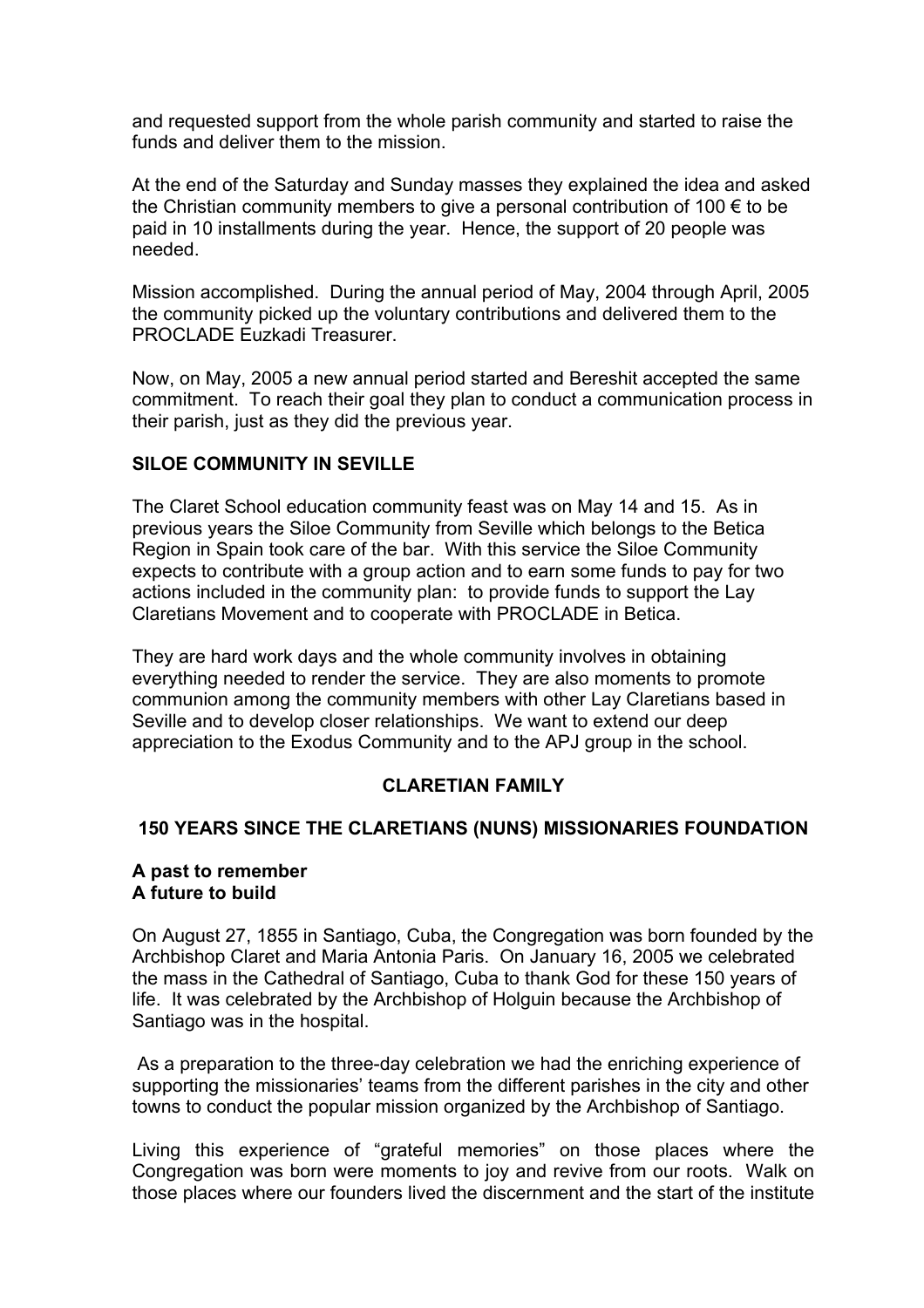delivered a sense of belonging and commitment. We deeply appreciate the Archdiocese's support and very specially Monsignor Maurice's, the Archbishop. Their making us feel welcome and their lovely support brought us to experience how alive is the founders and the missionaries' presence in the dioceses.

The missionaries'  $150<sup>th</sup>$  anniversary celebration will happen in every zone. The Asia celebration will be in Manila on April 1 after a three-day celebration. The Central celebration will be in Reus and Vic on August 26 and 27. All missionaries will be represented by the delegates to the XV General Meeting which will start on August 20 in a location near Madrid.

# **MEETING THE WORD**

#### **FAMILY PLANNING OR PLANNING THE FAMILY?**

Suppose one of you wants to build a tower. Will he not first sit down and estimate the cost to see if he has enough money to complete it? For if he lays the foundation and is not able to finish it, everyone who sees it will ridicule him, saying, 'This fellow began to build and was not able to finish.'

This text taken from Luke 14 is our starting point to reflect on those two questions framing our article and expecting to face the contradiction of procreating or enjoying, sex or sexuality, birth spacing or unplanned pregnancies, and about what is home and what is a house.

There is no consensus on our society on these contradictions. Although, more that contradictions or diverging thoughts these are becoming very hard to reconcile issues. To face these issues the so called family planning throws a challenge to the parents as people's spiritual leaders.

Pastor, is it good to plan the family or not? Is God in favor or against family planning? My husband wants to plan and I do not. What can I do? My husband does not wan to plan and I do. What do you recommend? It is said that each child brings his or her bread. However, under the current economic conditions they also bring the check! These kind of comments are common on our pastoral work.

Many people have their own planning or not planning ideas. There is a group following Genesis 1, 28a "Be fruitful and increase in number; fill the earth…" A stress on these three actions encourages the long term view of take it or leave it without reason, love, education and human formation. Being fruitful, increase in number, fill. Are these unchallengeable, non modifiable mandates? Is this a recommendation to fill the earth? And now that the earth is full already is it not the time to stop? The next sentence says "…subdue it. Rule over the fish of the sea and the birds of the air and over every living creature that moves on the ground." This subdue it and rule over refer to the human being intelligence driven to enhance the life quality on the planet. We are granted judgment (decision) on what to do, what to seed, where and when, and to tame, harvest or isolate fish and other animals. Is it not weird that we cannot subdue (manage, make decisions) on our own affairs? What is good for the gander is good for the goose because both of them have wings, feather and swim and fly.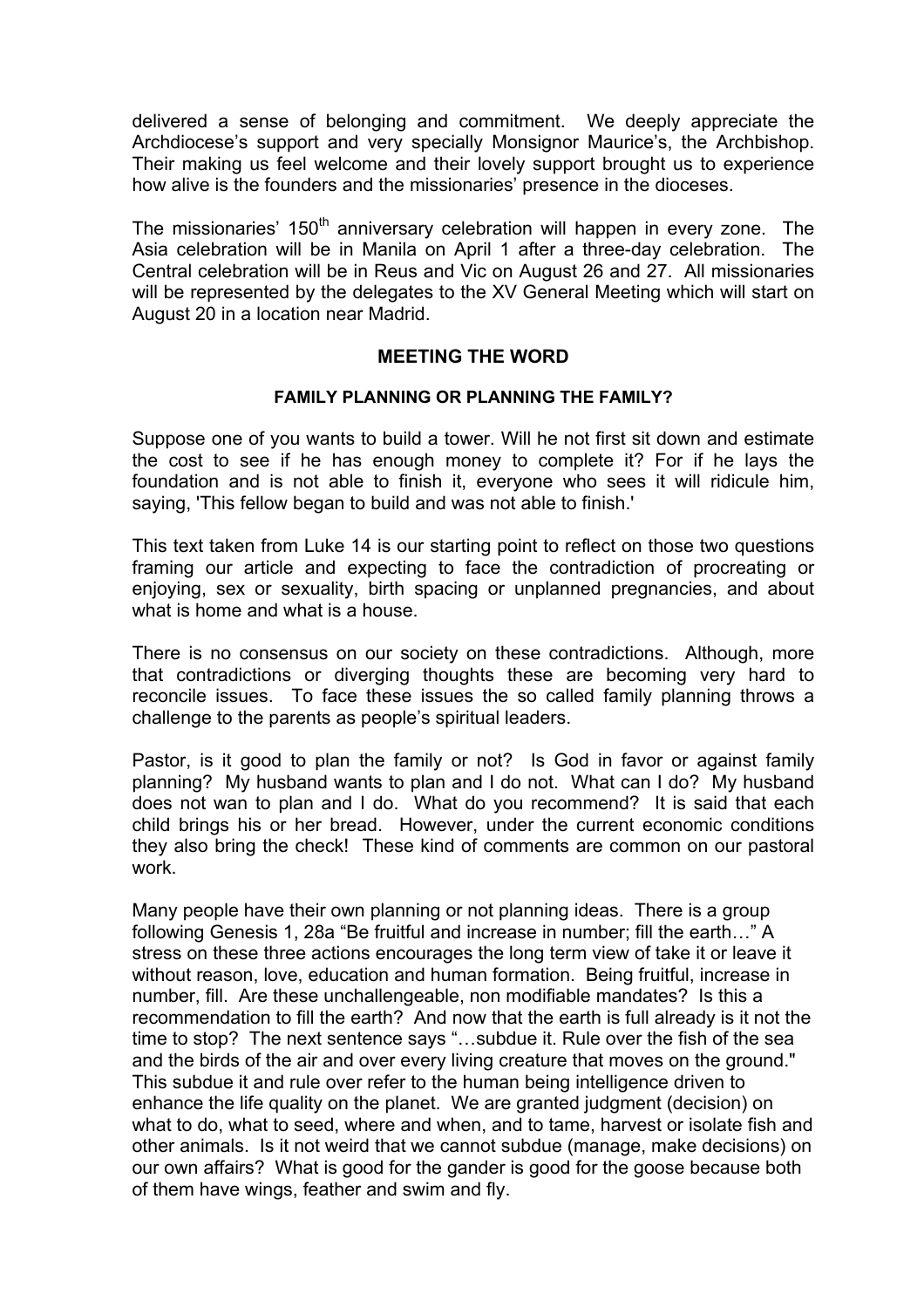Decisions regarding the number and quality of family life are beyond the simple meeting of a sperm and an ovule to produce pregnancy. The capacity to make decisions sets the standard. Gambling on two 23-chromosom cells to meet without reviewing the demands created by such a meeting is like starting to build a tower without estimating the cost as Luke 14 says.

All children must be procreated with responsibility and not only with joy. The Luke text is a call to make decisions 26 "If anyone comes to me and does not hate…" meaning if does not set his or her priorities. And 27 "And anyone who does not carry his or her cross and follow me…" saying: if does not make the decision…

To start a pregnancy without seeing the child's future is to be an irresponsible parent. On the other hand, to weight whether a child is wanted or not before starting a sexual intercourse is acting smartly. God wants us to be smart and to be rationale and not impulsive. Subdue! This is the Bible's recommendation.

This approach to the issue may not concur with your position. However, it is worth the effort to face this issue from a different perspective which may initially be conflictive but at the end proposes something.

Some people legally defined as "professional religious" despite the Christian or quasi Christian affiliation to which they belong conceive the family planning as an alienation coming from the United States of America through the Alliance for Progress Program driven by the President Kennedy. The Program focus responded to the accelerated growth on population in Latin America and the resulting status of poor, sub feed, and low quality of life. Thus, some people are strong critics of the family planning programs and other accept and support them.

At the beginning the family planning programs aimed to the women's body from the perspective of "do not become pregnant so often and so unplanned". The contraceptives offered were to decrease the birth rate and the maternal and child mortality.

Most of the families averaged to seven children and their income only supported two of them. The food on the dish was reduced and the school plans to the majority were non existent because they had to provide their hands to work and generate additional income for the family.

Some intellectuals saw the family planning as the fifth column of an imperialism afraid of the possibility of overpopulated poor countries pressing on the economic stability of the so called developed countries.

The politicians debated on the issue. The Catholic Church set its position on not accepting any artificial contraceptive. The theological positions became tough in both sides, pro and con. Some communities responded "that is what religion mandates, but we parents are the ones facing the difficulties". Some people were trapped in the conflict between the Christian instruction and the opposite argument and fell, may be, on what some priests called a "disobedience and repentment".